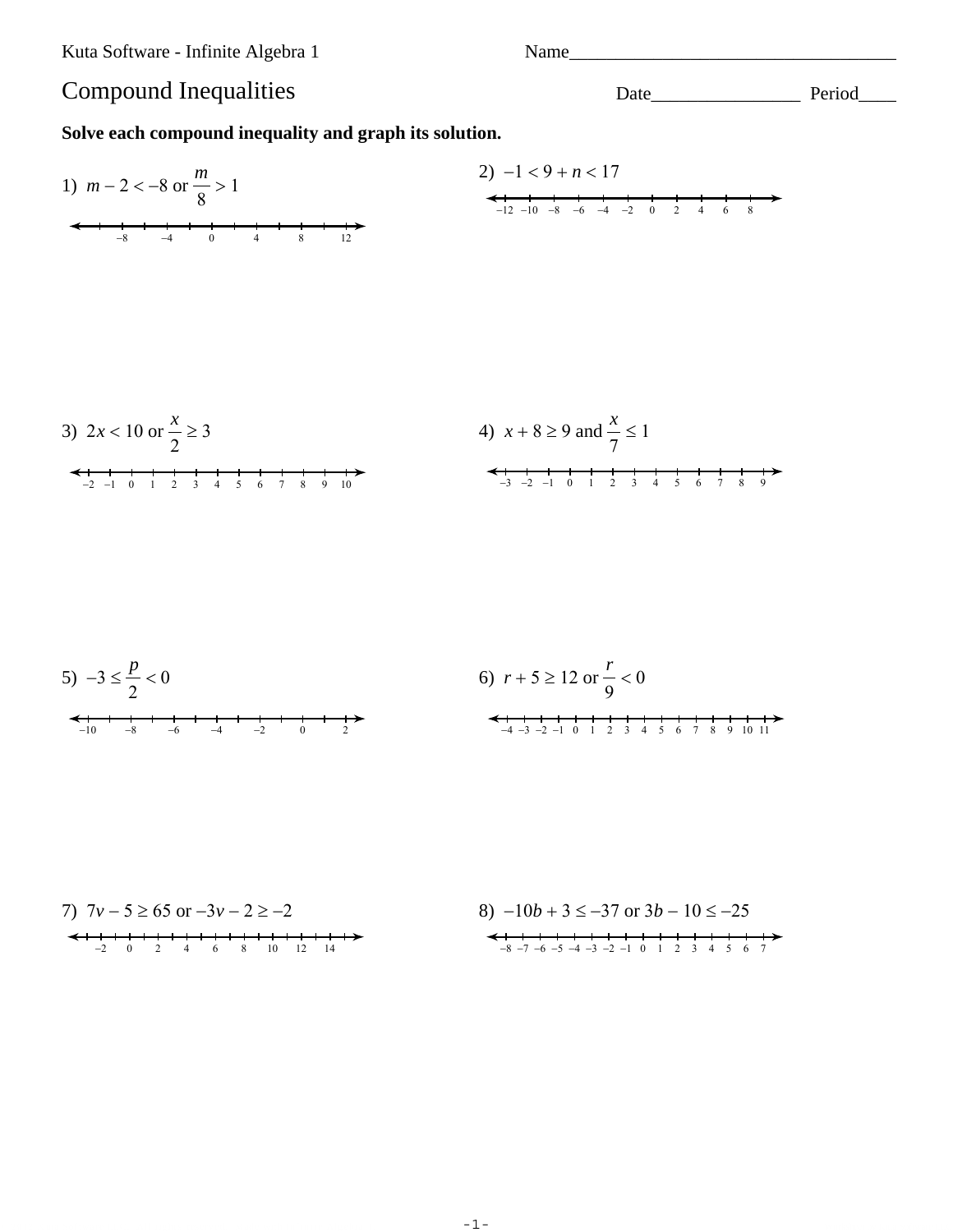9)  $-1 + 5n > -26$  and  $7n - 2 \le 12$  $-6$   $-5$   $-4$   $-3$   $-2$   $-1$  0 1 2 3 4 5 6



12) 
$$
2n + 7 \ge 27
$$
 or  $3 + 3n \le 30$   
  
 $\leftarrow$  1 2 3 4 5 6 7 8 9 10 11 12 13

| 15) $3n + 2 < -2 + 7n$ or $8n - 4 \le 3n - 4$ | 16) $8r - 5 \ge 6r - 1$ or $4 + 4r \le 3r - 3$ |
|-----------------------------------------------|------------------------------------------------|
| $-3$ $-2$ $-1$ 0 1 2 3 4 5 6 7 8 9            | $-10$ $-8$ $-6$ $-4$ $-2$ 0 2 4 6              |

| 17) $5x - 5 > -7x - 5$ or $3x + 5 \le x - 1$      | 18) $6 + 7m < 6m - 5$ or $3m - 7 < 5 + 6m$                                                                                                                                                                                                                                                                                                                                                                                                                                                                                                                                                                                                                                     |
|---------------------------------------------------|--------------------------------------------------------------------------------------------------------------------------------------------------------------------------------------------------------------------------------------------------------------------------------------------------------------------------------------------------------------------------------------------------------------------------------------------------------------------------------------------------------------------------------------------------------------------------------------------------------------------------------------------------------------------------------|
| $-8$ $-7$ $-6$ $-5$ $-4$ $-3$ $-2$ $-1$ 0 1 2 3 4 | $\begin{array}{c} \leftarrow \qquad \qquad \leftarrow \qquad \qquad \leftarrow \qquad \qquad \leftarrow \qquad \qquad \leftarrow \qquad \qquad \leftarrow \qquad \qquad \leftarrow \qquad \qquad \leftarrow \qquad \qquad \leftarrow \qquad \qquad \leftarrow \qquad \qquad \leftarrow \qquad \qquad \leftarrow \qquad \qquad \leftarrow \qquad \qquad \leftarrow \qquad \qquad \leftarrow \qquad \qquad \leftarrow \qquad \qquad \leftarrow \qquad \qquad \leftarrow \qquad \qquad \leftarrow \qquad \qquad \leftarrow \qquad \qquad \leftarrow \qquad \qquad \leftarrow \qquad \qquad \leftarrow \qquad \qquad \leftarrow \qquad$<br>$-14$ $-12$ $-10$ $-8$ $-6$ $-4$ $-2$ 0 |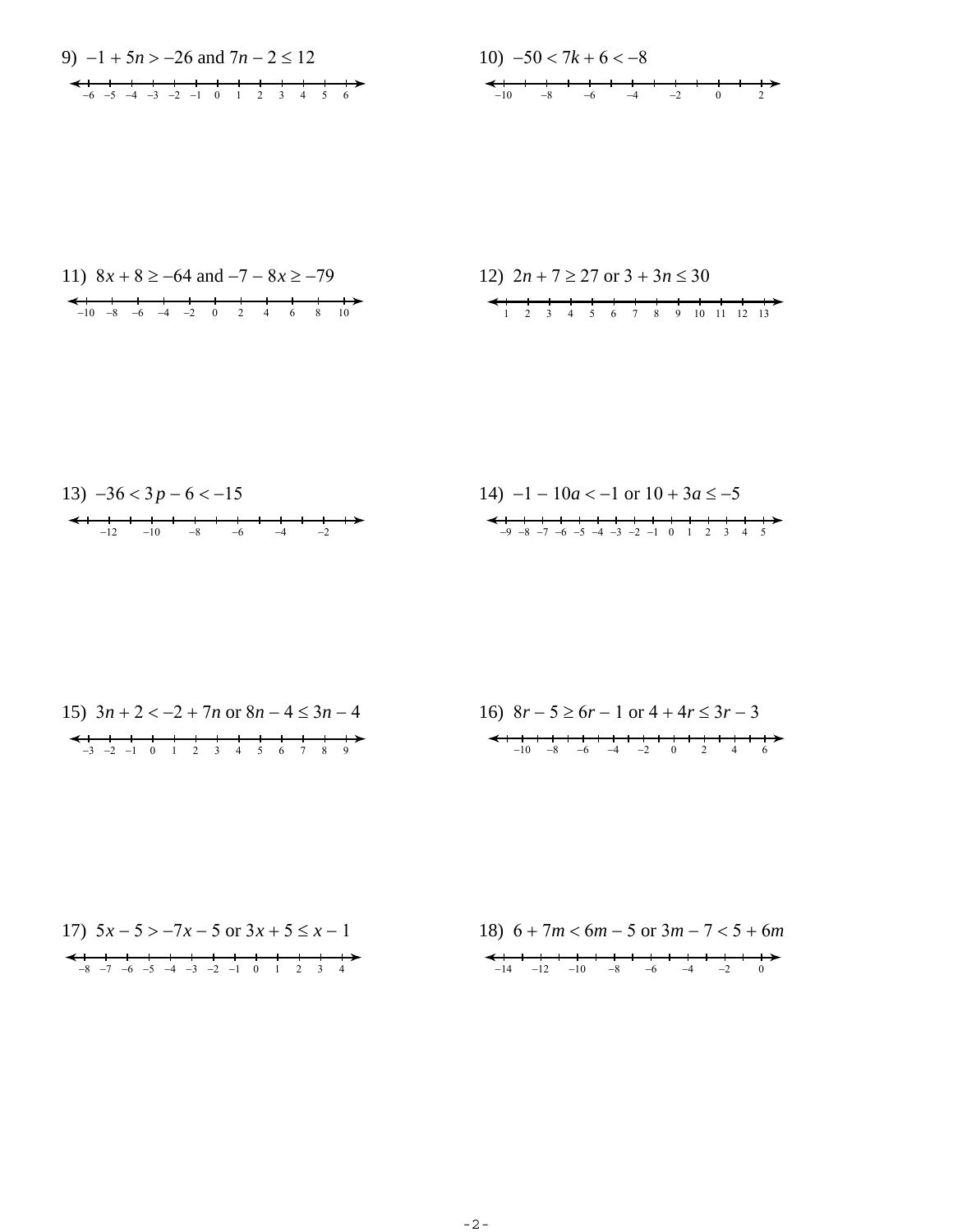Kuta Software - Infinite Algebra 1

Name

## **Compound Inequalities**

Solve each compound inequality and graph its solution.